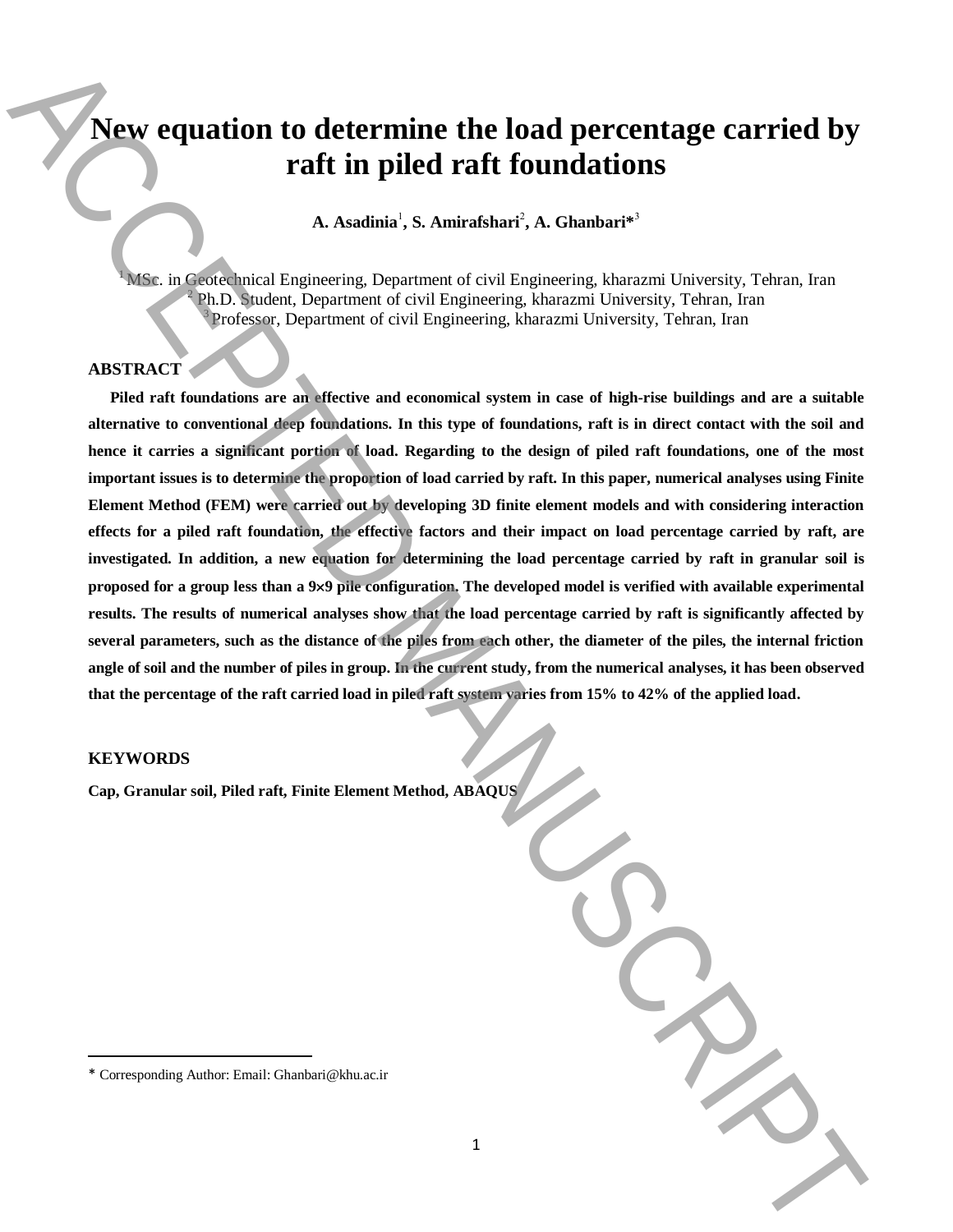## **Introduction**

The concept of a piled raft system was first introduced by Davis and Poulos in 1972 [1]. To determine the proportion of load sharing of the raft, several studies have been performed by many researchers. Cook et al. (1986) first stated that rafts can carry up to 30% of the total structural loads [2]. Hemsley (2000) reported that the raft can carry up to 50% of the building loads [3]. Other researchers, by conducting various studies, have estimated the bearing capacity of the raft from the total load to be more or less between 20% and 60% [4-7].

The overall objective of this study focuses on investigating the bearing behavior of a piled raft foundations on granular soils under vertical loading by using 3D analysis model in ABAQUS finite element software. The validation of the present piled raft model was done by a comparison with a Small scale model tests, which was carried out by Elwakil and Azzam (2015) [8]. Then, a series of numerical analyses was performed for various distances and diameters of the piles, different number of piles in the pile group and three internal friction angle of soil, so the proportion of load taken by raft from the total load in different conditions is determined. Finally, a relation is provided to determine the load percentage carried by raft in piled raft foundations.

#### **Numerical modeling**

Numerical analysis of present research has been done using ABAQUS 3D software and mesh discretization was done by using the 10 node elements. Regarding boundary conditions, since simple distant boundaries are typically used in static analysis, are closed in the X and Y directions and the lower side in all three directions. It has also been noted that the soil-structure interaction and the constraints on the problem are well defined. These soil structure interactions include the interaction between pile sleeve and soil, pile tip and soil and raft subsurface interaction with soil. Geotechnical properties of soil and mechanical properties of pile and raft used in the analysis, are in accordance with the soil parameters of Elwakil and Azzam (2015) study. The constitutive modeling used in numerical simulation is the hardening soil (HS) constitutive model.

To determine the bearing capacity of the raft, several numerical analysis has been performed and 36 numerical models have been made in which the effect of four factors has been investigated. These factors are: connection situation of the raft to the soil surface, internal friction angle of soil (*φ*), number of piles in group (*n*), And the ratio of center-to-center distance of piles to pile diameter which is called pile spacing ratio (*S/D*).

#### **The results of numerical analyses**

After completing the FEM analysis steps, the force of the piles and raft and the load percentage for different settlement of the system were determined. Out of a total of 36 numerical models made, 18 models are related to connected cap piles, known as piled raft foundations. Using the results, in the piled raft foundations, as the number of piles in the group increases, the proportion of load taken by raft decreases and the load sharing by piles increases. Also, the raft has a greater impact and share in participation and bearing in areas with higher internal friction angle of soil. Investigation of pile spacing ratio also shows that the larger *S/D*, the higher the bearing capacity of the raft and with decreasing this ratio, the share of the raft decreases.

Based on the performed analysis, the changes in Load Percentage Carried by Cap (raft) which is briefly indicated by *LPC*, are plotted in terms of the internal friction angle of soil as well as the pile spacing ratio *S/D* for 5.5-inch settlement and the 16 and 36 pile groups by graphs. In Figure (1), *LPC* changes are observed in terms of *tanφ* and